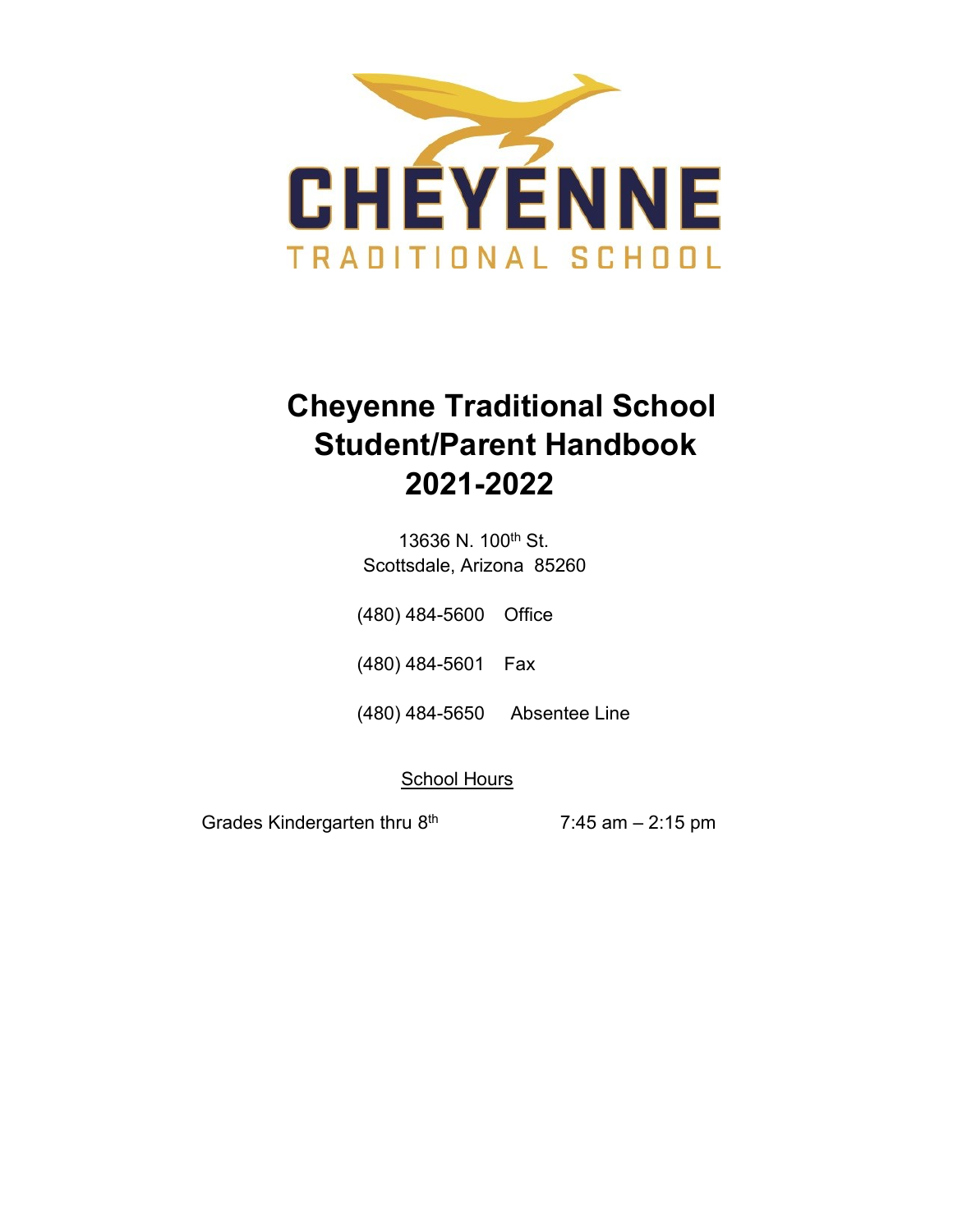### **PREAMBLE**

This handbook is provided to students and their families to acquaint them with the rules, regulations, procedures and other relevant information necessary for the orderly functioning of the school. It has been structured to help promote student progress as well as model appropriate school government. In addition, this handbook provides for the psychological and physical safety of the students through appropriate rules and regulations.

When violations in school disciplinary rules and regulations occur, it is the responsibility of involved teachers and administrators to work with the student, his or her parents and other support personnel to help the student correct his or her behavior. All disciplinary actions shall be directed toward protecting the welfare of the school community as well as helping the student develop self-discipline. When determining the response for a specific violation of discipline, school personnel will consider the nature of the act, the student's previous history, his or her age and maturation, any mitigating circumstances, and the effect of his or her actions on the welfare of the school community.

### CHEYENNE TRADITIONAL SCHOOL

A School of Choice

A Focus on Academics

Teacher-Directed, Standards-Based, Textbook Driven Instruction

A Sequential Curriculum, including:

- Spalding Total Language Arts Curriculum
- Comprehensive Skills Based Math Saxon Math
- Science encompassing Physics, Chemistry, Biology & Earth **Science**
- Social studies encompassing Economics, History, Geography and Civics/Government

Elevated Grading Scale

Maximum Use of Academic Time

Parental Commitment, Involvement & Support

High Expectations for All

School Uniforms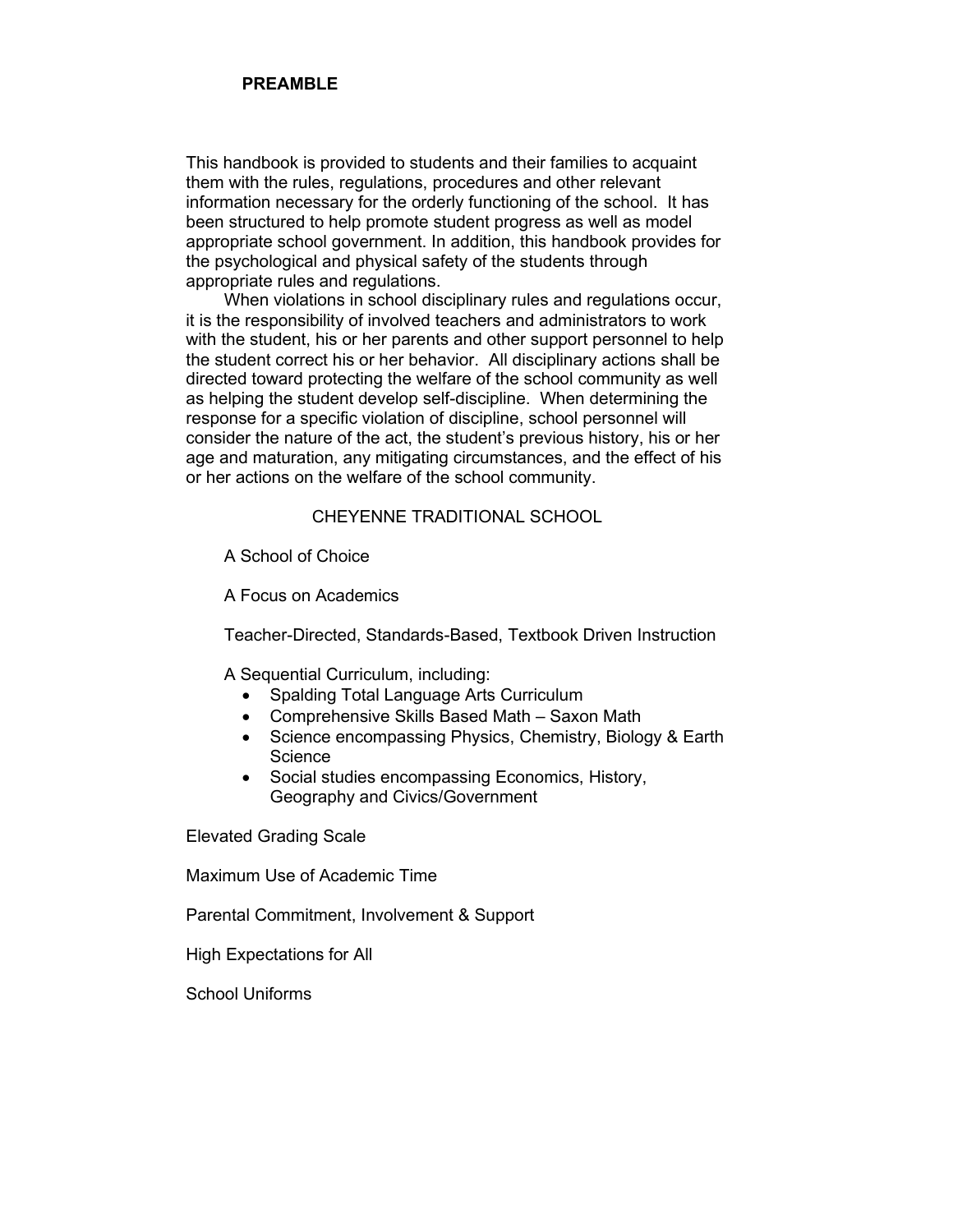### **Cheyenne Mission Statement**

Cheyenne Traditional School is a school of choice. The acquisition of basic skills, primarily through direct instruction, is viewed as the foundation of the learning process. Priority is given to the fundamental tools of learning in the core academic areas of phonics and reading, grammar, spelling and writing, mathematics, social studies, and science.

Students will be given opportunities to apply those skills in a meaningful, reinforcing way. Similar to other schools in the Scottsdale Unified School District, Cheyenne will provide an academic environment that will develop respect, responsibility, honesty, integrity, leadership and citizenship in accordance with the District's mission statement.

**We believe** that students need a sequentially articulated program that includes standards and grade level agreement in basic skill areas.

### **GOALS**

Students will be fluent readers, writers and speakers Students will achieve proficiency in computation, problem-solving, and mathematical applications Students will learn a basic core of knowledge that includes content, concepts, and essential skills for each subject area Students will use technology to communicate and be a productive member of democratic society.

**We believe** that ensuring academic time blocks, specifying the amount of time to be spent on each subject, and minimizing program pull-outs and classroom interruptions will allow for maximum use of academic time.

**We believe** that firm, consistent discipline and a positive school environment are an integral part of education.

**We believe** that educating children is a shared partnership in learning between the teacher, parents, and student. Parent commitment, responsibilities, and accountability is **required**.

**We believe** that continuous monitoring of student achievement and program effectiveness is paramount to the ongoing success of the traditional school.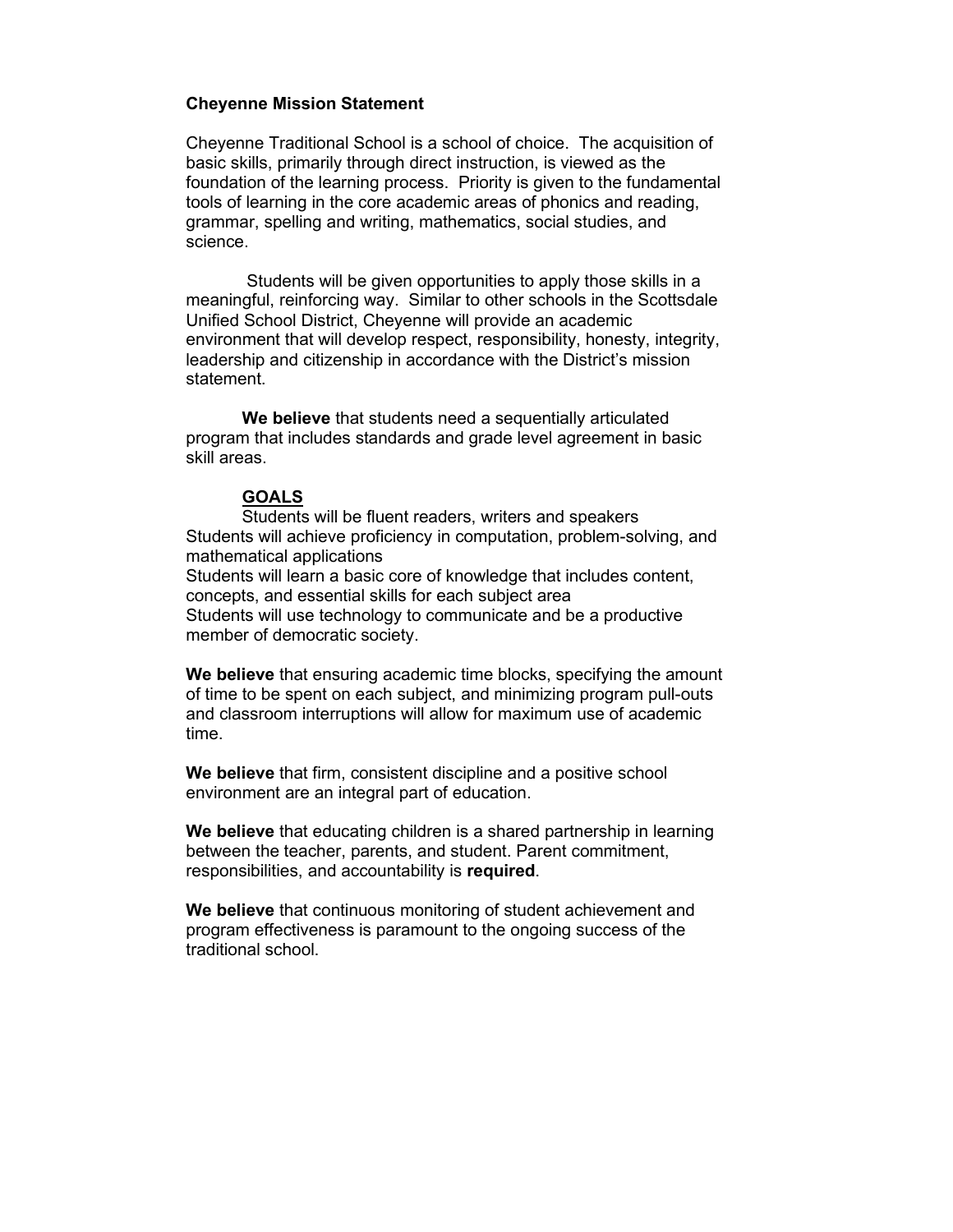### **CHEYENNE TRADITIONAL SCHOOL STATEMENT OF SUPPORT**

This is to confirm my/our agreement to participate in Cheyenne Traditional School. Parent participation is essential to the success of the program.

The undersigned parent(s) of

\_\_\_\_\_\_\_\_\_\_\_\_\_\_\_\_\_\_\_\_\_\_\_\_\_\_\_\_\_\_\_\_\_\_\_\_\_\_\_\_\_\_\_\_\_\_\_\_\_\_\_ agree to

support the Cheyenne Traditional program offered by the Scottsdale Unified School District.

> We have read and understand the philosophy of the school and will be readily available to:

- 1. Support the philosophy of the traditional school.
- 2. Support the homework policies by providing time, place and appropriate atmosphere for homework; signing all necessary homework; and Regularly checking grades and assignments in Synergy.
- $3<sub>1</sub>$ 5<sup>th</sup> Grade and Middle School students: understand that any work turned in after the due date will be a **50%** and a **0** for any day after.
- 4. Support the attendance policy. For  $5<sup>th</sup>$  Grade and Middle School students: have planner and communication card available for teacher to sign.
- 5. Support the SUSD Code of Conduct and the Cheyenne Discipline Policy.
- 6. Follow and support the uniform policy.
- 7. Consult with teacher, principal and other school personnel involved with my child.
- 8. Participate in parent meetings and school projects.

Cheyenne Traditional School is a school of **choice.** By signing this "Statement of Support", I am choosing to accept and agree to the parental responsibilities stated above and will support the Cheyenne Traditional School philosophy and policies.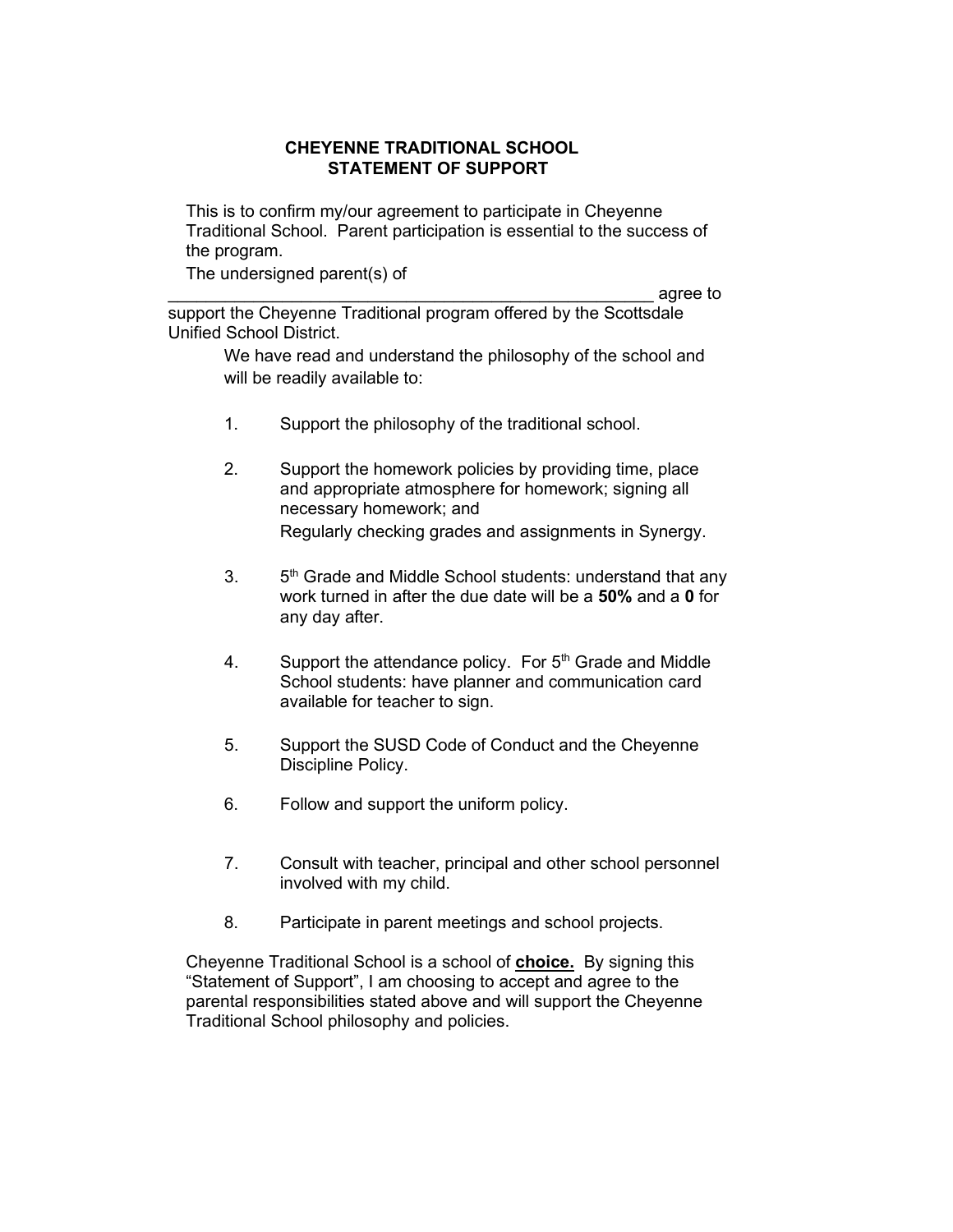| Parents' signature  |      |
|---------------------|------|
|                     | Date |
| Students' signature |      |
|                     | Date |

### **CHEYENNE INFORMATION:**

Parents and Students will be required to sign the Cheyenne Statement of Support.

### **Attendance/Excused Absence:**

Parents are requested to telephone the school office each day their child will be absent. The attendance line is available 24 hours a day. Please call (480) 484-5650 and leave the following information **only:**

- 1. Name of child
- 2. Name of child's teacher
- 3. Reason for absence

If an absence is not confirmed by phone, we will make every effort to contact parents during the day. This is done for the safety of each student. We will not require students to bring cause for absence as long as prior contact with the parent of guardian has been made.

ARTICLE 1. SEC. 15-802, ITEM B, OF THE ARIZONA SCHOOL CODE STATES: "THE PARENT OR PERSON WHO HAS CUSTODY SHALL DO THE FOLLOWING:"

If the child will attend a public, private or charter school, enroll the child in and ensure the child attends a public, private, or charter school for the full time school is in session. If a child attends a school which is operated on a yearround basis the child shall regularly attend during school sessions that total not less than (one hundred eighty) as applicable, or the equivalent as approved by the superintendent of public education. A child is considered truant who is truant for at least five (5) school days within the school year. "Truant" means an unexcused absence for at least one class period during the day.

THE AZ. STATE LAW SAYS THAT IS UNLAWFUL FOR ANY CHILD BETWEEN THE AGES OF SIX AND SIXTEEN TO FAIL TO ATTEND SCHOOL DURING THE HOURS SCHOOL IS IN SESSION, (UNLESS THERE IS A VALID EXCUSE).

State law requires a written request from a parent to arrange for absences due to medical appointments. A parent or guardian must come to the office to pick up the student. Student will not be released directly from the classroom. This is for your child's protection. Parents will be asked to sign out their child prior to leaving. If a student returns to school before the end of the day, he/she must sign in at the office and receive a pass to return to class.

### **Tardy Policy**

It is the parent responsibility to ensure daily punctuality. All tardies are unexcused. Students who are **tardy** will report to the school office for an admit slip which they will give to their homeroom teacher.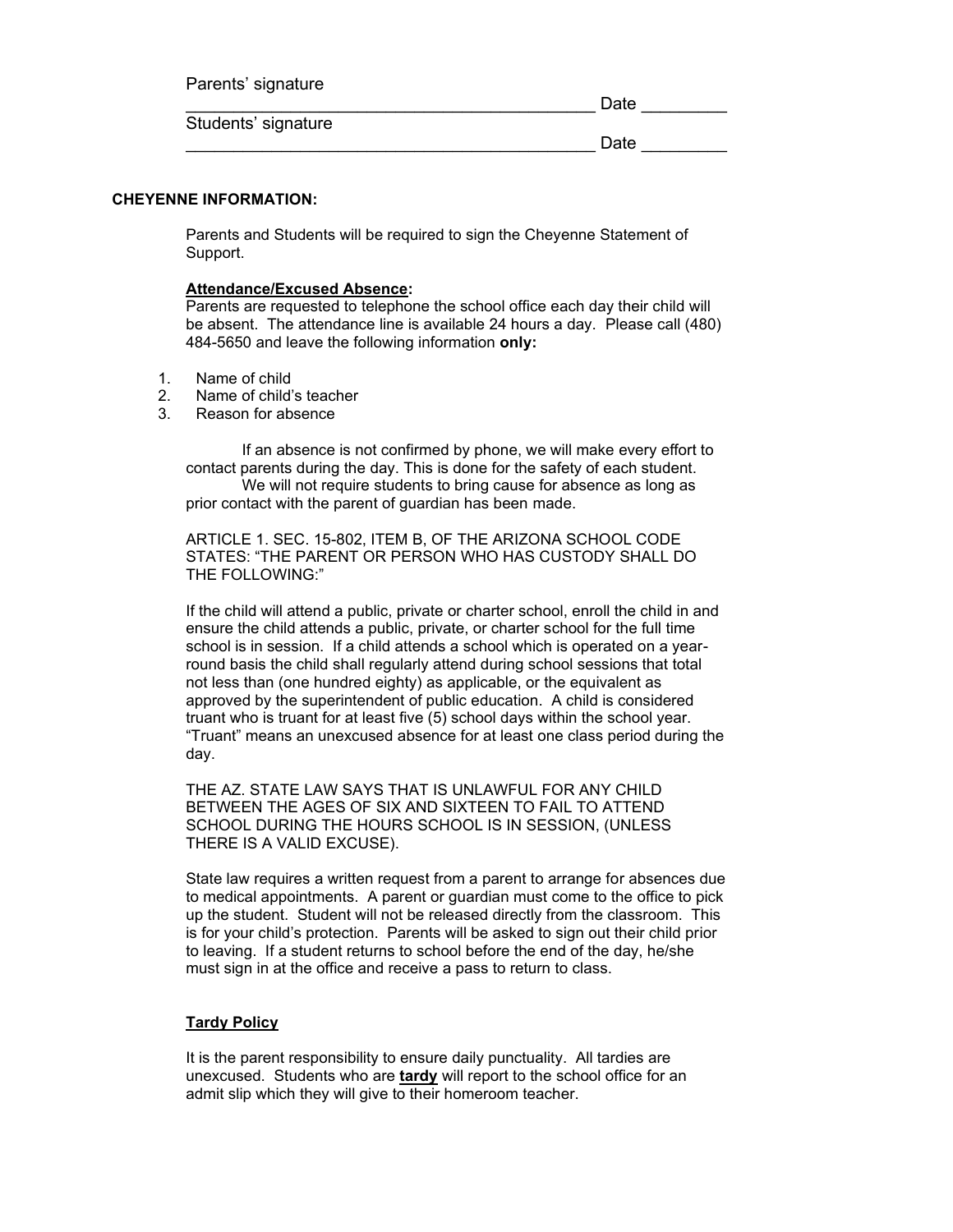Students who are not in the classroom when the 7:45 AM bell rings are tardy for school. Your student is tardy for school if your :

Kindergartener arrives between 7:46 am – 8:59 am is Tardy Grades 1st, 2nd &  $3<sup>rd</sup>$ : between 7:46 am to 9:05 am is Tardy Grades 4th, 5th, 6th, 7th, & 8th : 8:46 am – 9:10 am is Tardy

Sleeping late, faulty alarm clocks, etc. are not acceptable reasons for tardiness regardless of parent escort or phone call.

See Discipline Policy.

### **Health and Safety/Nurse/ Immunization:**

### **Illness Guidelines**

• Fever: Please keep your child home from school with a fever 100 degrees or greater. Students may return to school with a temperature less than 100 degrees (without the use of Ibuprofen or Tylenol) only after the child has been fever-free for 24 hours.

• Rash: All rashes should be identified by your medical provider. Upon returning to school, a doctor's note should be brought to the nurse identifying the rash as not contagious.

• Pink Eye/Conjunctivitis: Conjunctivitis or "pink eye" is highly contagious. Symptoms include: watering, irritation, itching, and redness to the white part of the eye and/or the lining of the eyelids. Swelling of the eyelids, sensitivity to light and a pus-like yellow discharge may occur. Students may not return to school while the eye is still red and draining, or for 24 hours after the initiation of treatment.

• Vomiting: Students should not return to school for 24 hours after last episode of vomiting. Episodes of vomiting without fever may be due to a virus and could still be contagious to classmates.

### **Reporting an Absence**

Please call 480-484-5650 to report your child's absence. Please indicate on the attendance line if your child is home sick with a fever. Also, state the specific diagnosed illness if known. For diagnosed influenza, please inform the school nurse at 480-484-5611.

### **Medications at School**

All medications must be brought in by a parent to the nurse's office. Medications are stored in the nurse's office and administered by the nurse. A child may not keep medication in his/her backpack. If your child needs to take prescription medication at school, the medication must be brought in the original prescription bottle with the child's name on the label. A parent will need to sign a consent allowing the nurse to administer the medication during school hours.

The school does not provide any over the counter medications to students. If your child requires an over the counter medication at school, it must be in the original, sealed container. If a student requires cough drops, cough syrup, a pain reliever, anti-itch cream or other over the counter medication, it must be brought in by a parent. A consent form will need to be signed for each medication.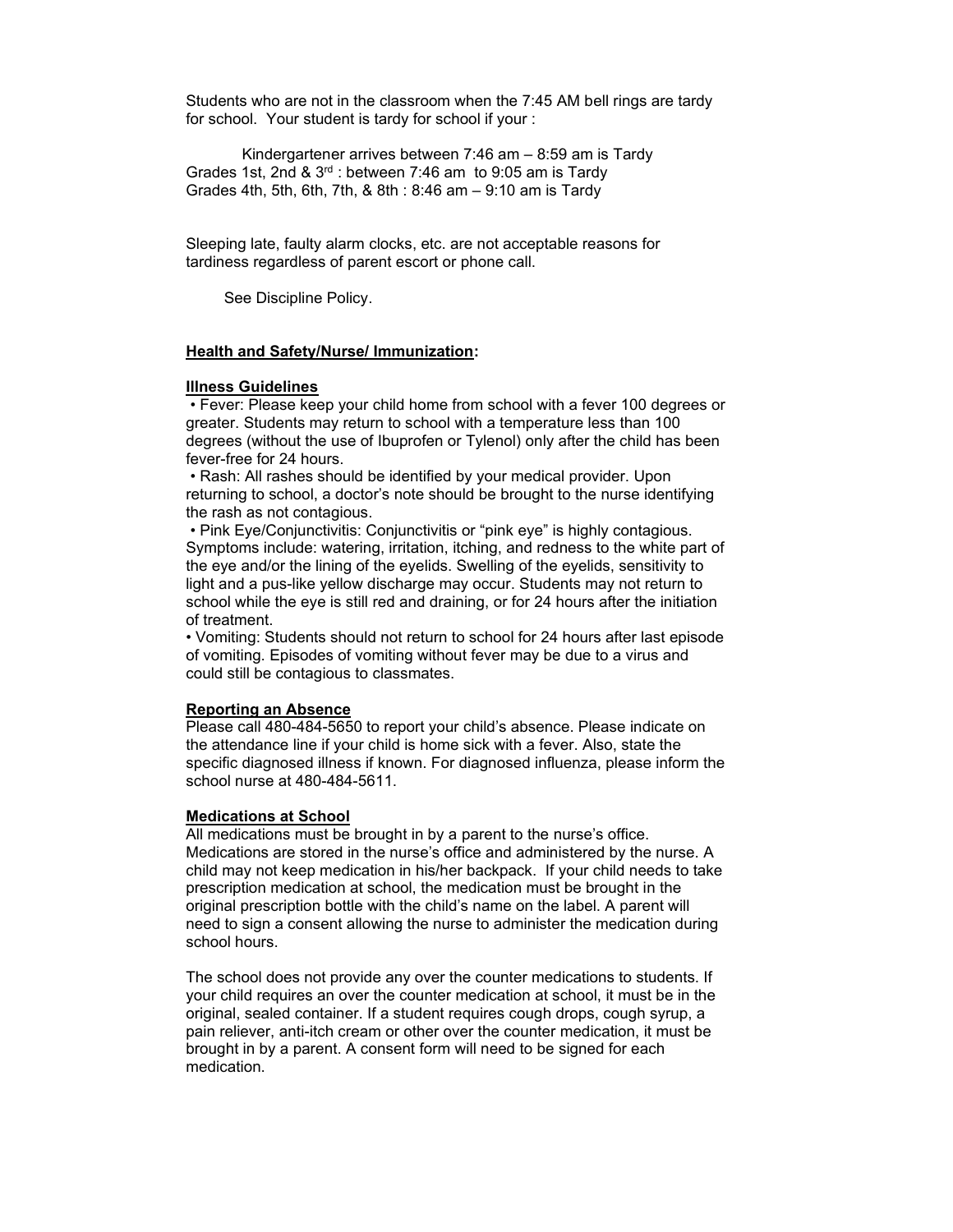Each child that has been prescribed epinephrine for an allergy must have their own Epi Pen with a prescription label attached stored in the health office.

### **Leaving School Due to Illness**

**Please do not communicate with your student via cell phone during school hours.** The proper procedure for students who feel they need to go home is to obtain a pass from a teacher to report to the school nurse to be evaluated. Stopping in the nurse's office during passing period is not permitted except in emergencies. The school nurse will contact the parent if the student is not well enough to stay for the remainder of the day. No student may leave campus at any time without being released from the nurse's office or school office.

### **Dress Standards:**

Cheyenne students are expected to dress neatly. The dress code is established to ensure an atmosphere conducive to study.

**Cheyenne Traditional School Uniform Standard of Dress** Approved by the Scottsdale Governing Board-June 7, 2005 (Revised November, 2011)

### **Standard of Dress**

**Cheyenne Traditional School has a standard of dress for kindergarten through eighth grade students. The standard of dress gives the school a positive and distinctive identity and reflects the values of the school and community. Students are required to conform to the dress standard each day.** 

The Cheyenne Traditional School Uniform Dress Code is a Cheyenne Traditional Cornerstone. We believe that there is a relationship between student dress and student success, school pride, and the accomplishments of delivering curriculum goals. The Cheyenne Uniform Dress Code promotes a positive and distinctive Cheyenne identity that reflects the values of the school and community.

Clothing, outerwear, and stockings must be plain and without trademark logos, writing, graphics, or multi-colors. Only Cheyenne Traditional School trademarks are allowed. Clothing must fit properly in size and in lengths. Students are required to conform to the Uniform Dress Code every day.

### **Shirts**

- Acceptable shirts are collared polo shirts, collared dress shirts or collared blouses.
- Cheyenne spirit T-shirts may be worn on Fridays or designated days.
- Polo shirts are plain in solid navy, light blue, or white.
- Dress shirts and blouses are white and must have sleeves.
- Shirts are tucked into pants or skirts.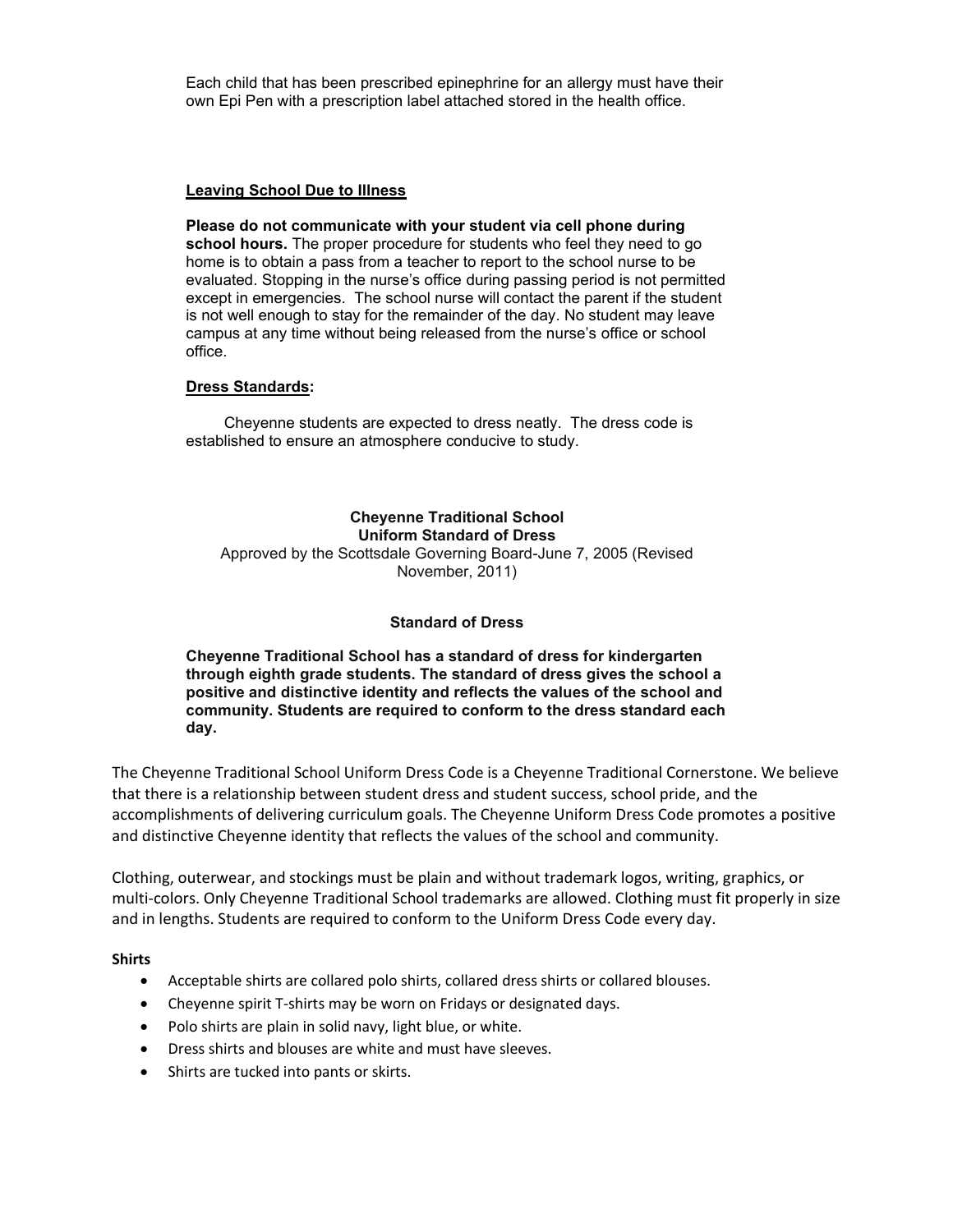### **Pants**

- Long pants and short pants are plain and uniform style. No jeans, colored denim, cargo styled (multipocket) style, or knit fabrics.
- Pants are solid navy blue or tan (khaki).
- Long pants are to be ankle length. Short pants are about the knee.
- The waistline of pants must sit at or above the top of the hipbone.
- No "cargo" styled multi-pocketed pants.

### **Jumper Dresses (A jumper is a collarless and sleeveless dress that must be worn over a blouse).**

- Jumpers are plain and uniform style.
- Jumpers are solid navy blue or tan (khaki) for K-5.
- Hemlines are about the knee.
- No polo-styled dresses.

### **Skirts**

- **K-5:** Skirts are solid navy blue or tan (Khaki).
- **Middle School:** Skirts are blue gold plaid. Frenchtoast.com Item #1065 or #1397.

### **Shoes and Stockings**

- Shoes must be fully closed at heel and toe, and properly secured on the foot.
- Shoe ankle height is at or below the ankle.
- Heel height is lower than 1 inch.
- Shoes that are bejeweled, wheeled shoes, flashing lights, and/or boots are not appropriate.
- Socks, stockings, or tights (with feet) are required.
- Leggings (without feet) may be worn under skirts or dresses. Leggings must be no shorter than ankle length.
- Socks and stockings may be solid white, navy blue, or black. Tights are opaque in solid white or navy.

### **Belts**

- Belts are to be plain leather or cloth and in colors of solid black, brown, white, tan (khaki) or navy blue.
- Belts and belt buckles cannot be decorative or ornate in fashion.
- Belts must fit normally around the waist.

### **Make Up and Nail Polish**

- Grades K thru 5 may wear clear lip-balm. No make-up and no nail polish.
- Grades 6 thru 8 may wear natural colored makeup.
- Grades 6 8 nails should be natural in appearance clear polish, no colors.
- French manicure is acceptable (natural with white tips).
- Nails should not have art or embellishments.
- Visible tattoos are not appropriate.

### **Hair Styles, Hair Accessories, and Hats**

- Hair must be clean, neatly trimmed, and groomed, and in a natural color. Hair should not be a distraction to learning.
- Headbands, hair ribbons, and ponytail elastics are to be plain in white, tan, navy blue, light blue, brown, or black.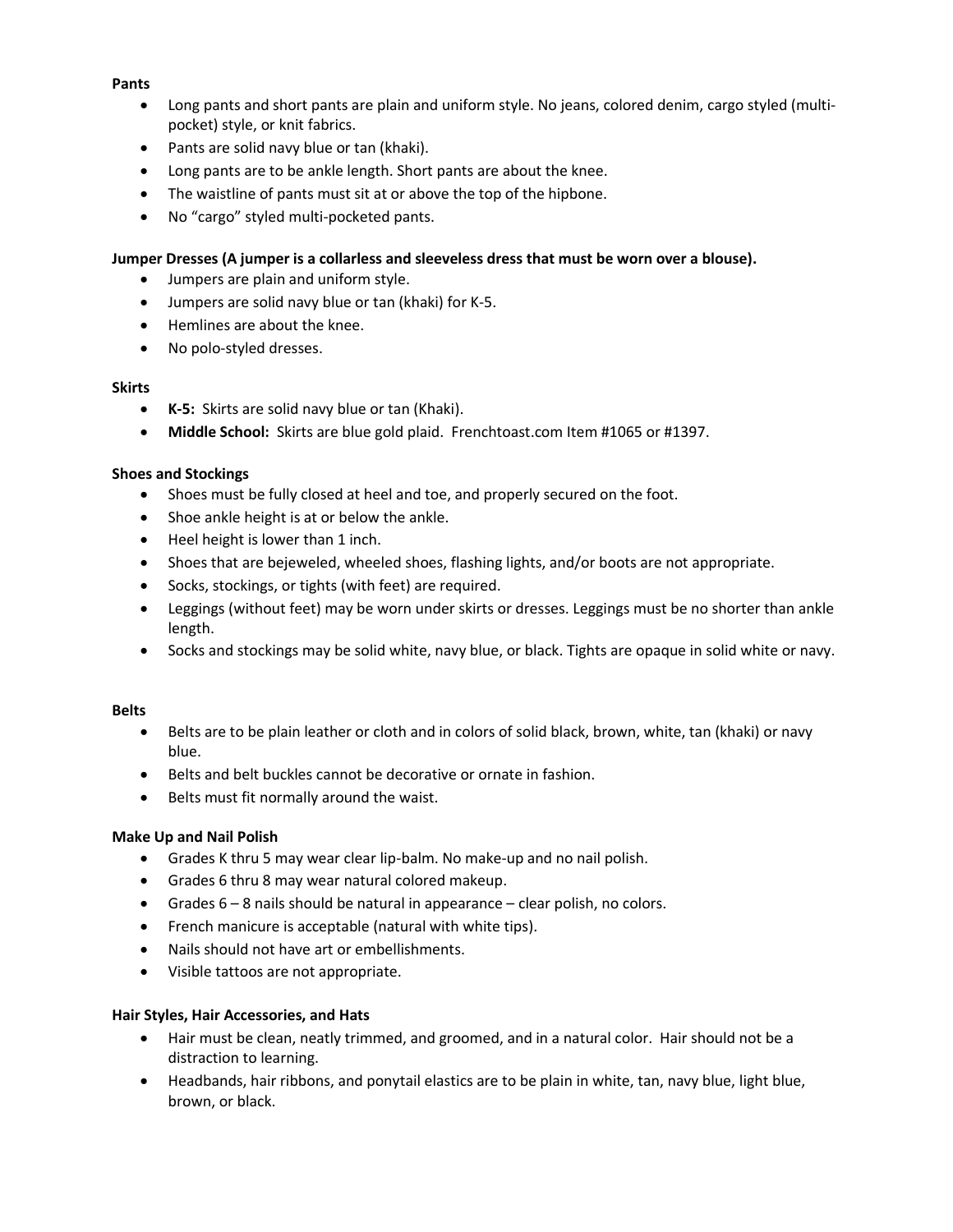- Hair clips may be white, tan, navy blue, brown, black, gold or silver.
- Baseball hats and knitted fitted caps must be plain in solid colors of white, tan, navy blue, light blue, or black.
- Hats are not worn in the classrooms or inside buildings.

### **Jewelry and ID Lanyards**

- Discretely styled small earrings and plain styled watches may be worn in Grades K thru 5.
- Discretely styled small earrings, short necklaces, single strand bracelets, and plain styled watches may be worn in Grades 6 thru 8.
- Lanyards must have a break-away clasp and be plain in solid navy blue, light blue, white, or black.
- Patriotic and religious expressions in jewelry are allowed if items adhere to the SUSD Uniform Dress Code.
- No "smart" technology or phone watches that can send and receive messages, texts, etc.

### **Sweatshirts/Sweaters/Jackets/Coats**

• Sweatshirts, sweaters, and jackets worn on campus must be plain in solid navy, light blue, black, or white.

### **Athletic and Scouting Uniforms**

- Middle school athletic uniforms and jerseys are allowed on game day and on Spirit Fridays only.
- Spirit line skirts on game days are appropriate with white leggings.
- Scouting uniforms or vests may be worn on meeting days only and must meet dress code requirements.

### **Consequences for Dress Code Violations**

In addition to disciplinary action, students who violate the Cheyenne Uniform Dress Code standards may be asked to do any of the following, depending upon the specific circumstances:

- $\checkmark$  Change into clothing that may be provided by the school.
- $\checkmark$  Turn inappropriate clothing inside out.
- $\checkmark$  Have appropriate clothing brought to school.
- $\checkmark$  Remove the accessory.

Revised on 4/13/2021

### **Consequences for Dress Code Violations**

In addition to disciplinary action, students who violate the Cheyenne Uniform Dress Code standards may be asked to do any of the following, depending upon the specific circumstances:

- Change into clothing that may be provided by the school
- Turn inappropriate clothing inside out
- Have appropriate clothing brought to school
- Remove the accessory

### **Section III. Interpretation and Violations**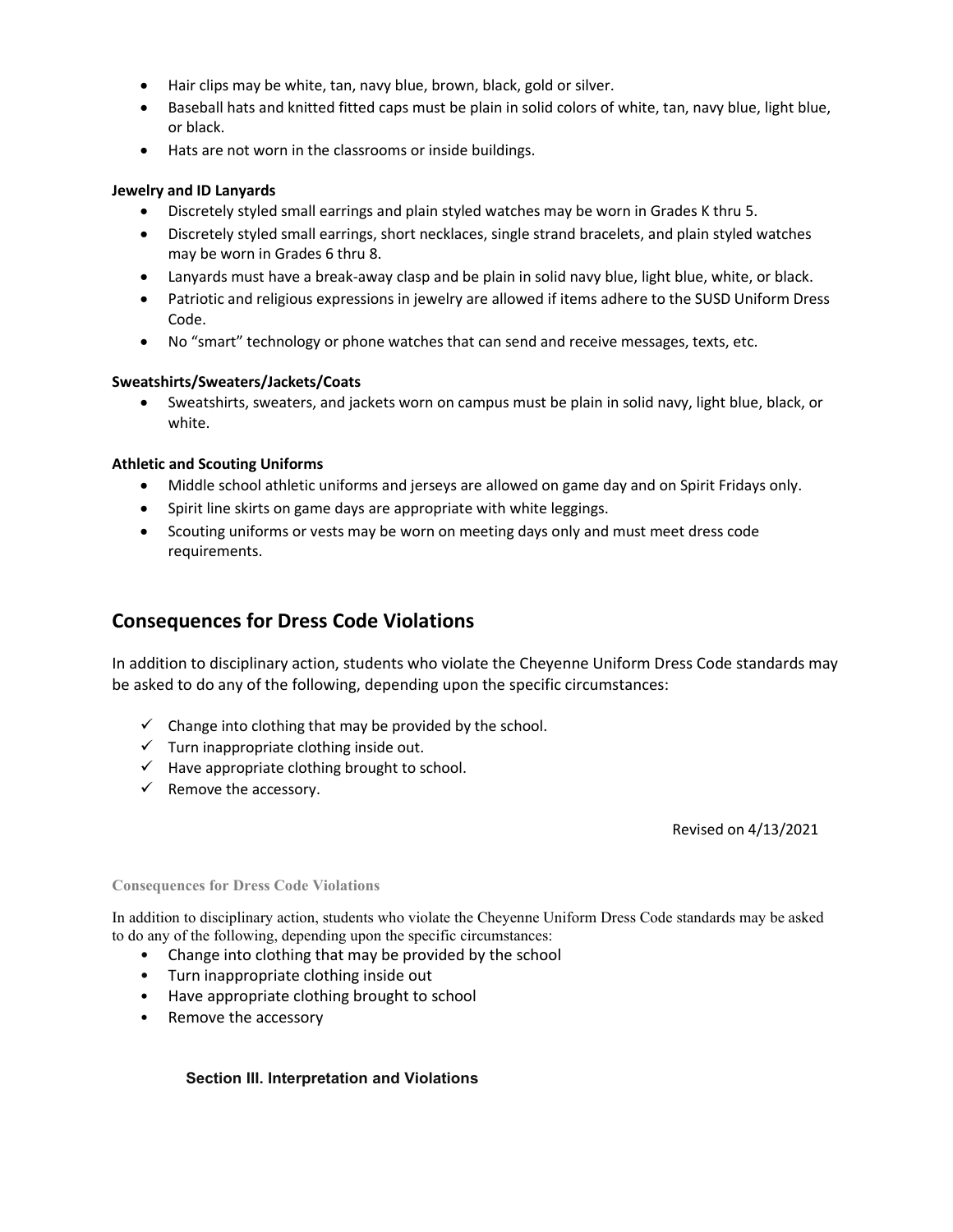A. Interpretation. CTS administration or teachers may question the dress of any student. The CTS principal or assistant principal will have complete and final judgment on all matters concerning interpretation of the standard of dress policy. Matters concerning appearance and dress not specifically covered in the standard of dress guidelines shall be within the discretion of the principal or assistant principal, (Reference: Uniform Code of Student Conduct) as follows:

Immodest or distracting dress or appearance of any type is not permitted. This is not confined to clothing, but also includes fads in hairstyles, makeup or other attractions that would, in the opinion of the principal or assistant principal, tend to promote student disruption, jeopardize student conduct or otherwise interfere with the educational process. Clothing or appearance will be considered inappropriate if, in the judgment of the principal or assistant principal, it (Presents a risk to the health, safety or general welfare of the students, staff, or others;

1. Interferes with or disrupts the educational environment or process;

2. Is counterproductive to the curriculum goals or educational objectives

3. Produces disorder or creates an atmosphere of threat, intimidation or undue pressure; or

4. Causes excessive wear or damage to school property.

### **INSTRUCTIONAL PROGRAMS**

### **Grades:**

In Kindergarten and Grade 1:

- O Outstanding
- S Satisfactory
- N Needs Support
- U Unsatisfactory
	- ++ Consistently demonstrates
	- + Developing
	- Improvement Needed

Letter grades are given in grades four to eight  $(2 - 8)$ , to reflect achievement and effort:

| А | 93% - 100% |
|---|------------|
| в | 84% - 92%  |
| C | 72% - 83%  |
| D | 60% - 71%  |
| F | Below 60%  |

### **Principal List w/Distinction, Principal's List and Honor Roll**

Principal List with Distinction: 4.0 GPA (An A in every class including special area classes)

With no U's and no N's in conduct

Principal List: 3.8 GPA in all academic classes AND a B average in all special area classes

With no U's and no N's in conduct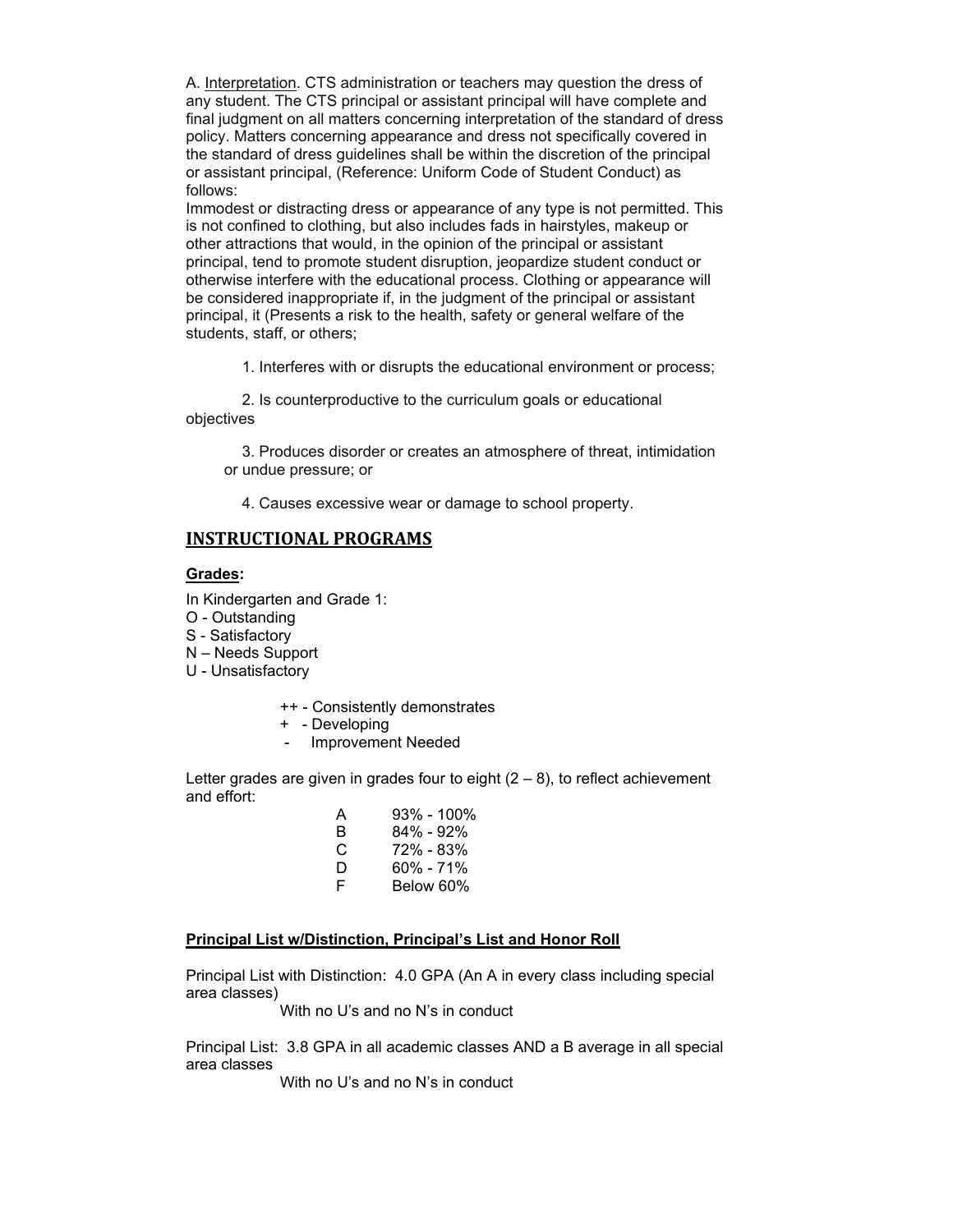Honor Roll: 3.5 GPA in all academic classes AND a B average in all special area

With no U's and no N's in conduct

Please note, to qualify for any of the awards above, students may not receive a grade of D or F or an N or U in conduct from any class (academic and special areas).

### **Report Cards**:

Cheyenne Traditional School professional staff will communicate with parents by actively involving you in your child's progress.

Orientation night will be an opportunity for parents to become acquainted with your child's academic program and teacher. Teachers will review the goals for the year, the course of study, materials, and textbooks used in class.

Midterm reports will be sent home in the middle of each grading period to those **students who are in danger of receiving a C, D or F in any subject.**

Two parent teacher conferences are listed on the calendar. If a conference is need, at that time your child's growth and progress will be reviewed and evaluated. Parents may request an additional conference any time they feel a need. Parents will be kept informed about classroom events and curriculum.

### **Homework/Home Reading/Make-Up Work**:

The responsibility for the total education of a child is shared by the family and the school, and requires active participation of the child in the educational process. It is the policy of the Scottsdale School District to encourage student effort outside of the school day. Actual time required to complete assignments will vary with each student's study habits, academic skills, and selected course load. Independent reading assignments and expectations may be in addition to these homework guidelines. Homework is designed to: provide practice of skills and concepts introduced in class; strengthen basic skills; stimulate and further personal interests; develop independent study skills; develop initiative and responsibility; and keep parents aware of their child's curriculum and academic progress.

Our expectation is that assigned homework will be completed every night along with nightly reading.

Make up work requested for any reason OTHER than illness ie. trips, vacations, etc. will be given UPON RETURN.

### **Parent responsibilities**

To establish a homework routine To provide a place free from distraction To examine and sign homework sheets/books To communicate with the teacher if your child has had difficulty with an assignment To provide encouragement to your child

#### **Make-up work/Late Work**

Students are expected to make up all missed assignments when absent from school. It is the student's responsibility to ensure that classroom instructional notes and assignments are obtained from teachers upon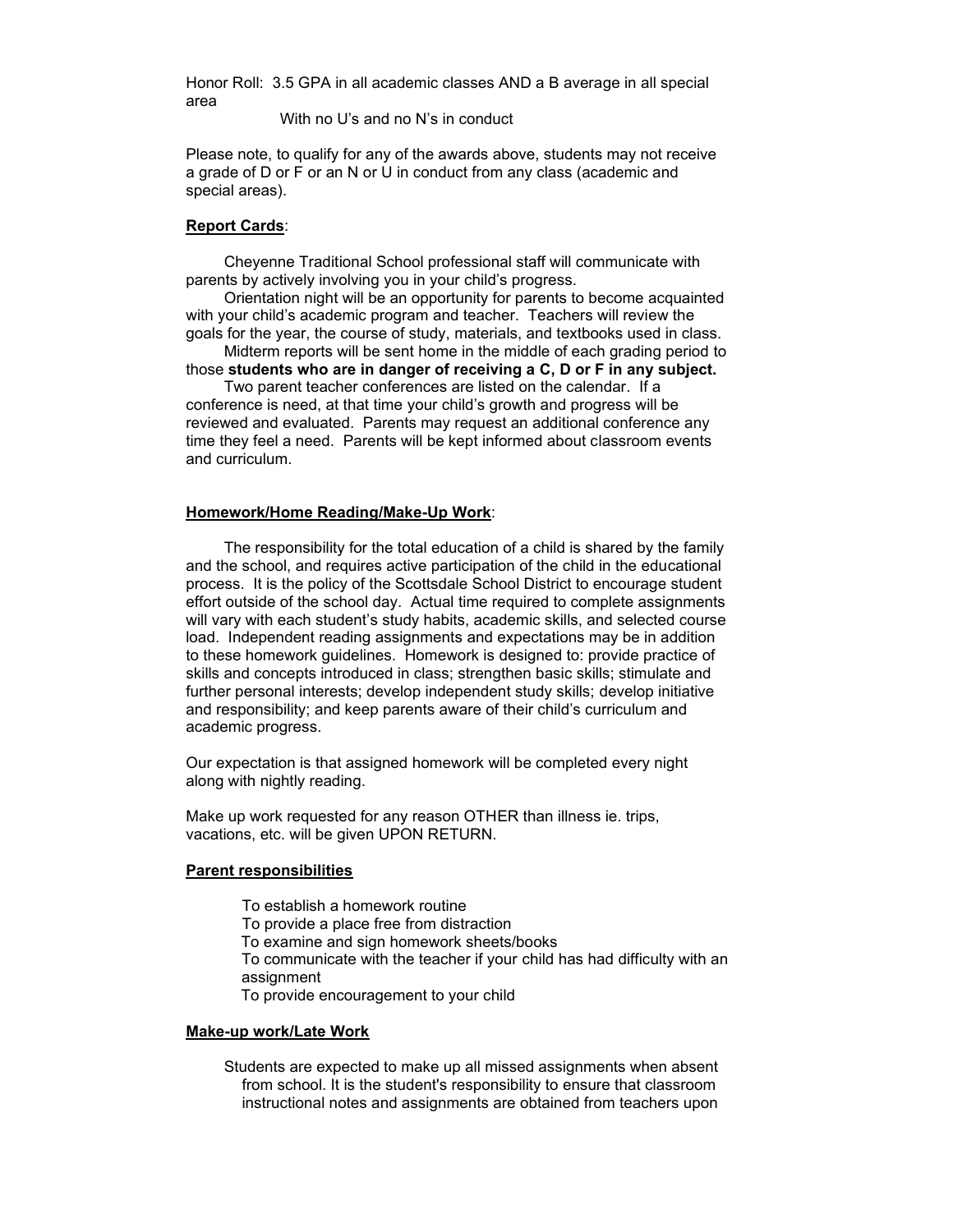returning from any type of absence. Students have an amount of time equivalent to the number of days absent to make up work assigned during an absence.

### **Exceptions**

\* Longrange

assignments such as a term paper or project must be submitted on the date due, even in the event of an absence, unless satisfactory arrangements have been made with the teacher.

- \* Students with chronic illness are held to this same policy.
- \* Students may not receive credit for assignments when:
- 1. Truant/Excessive

2. Parents/guardians do not call the school prior to 3 p.m. on the day of an absence.

3. When absences are excessive and the student is consequently recorded as truant.

### **Celebrations:**

We understand that parents and friends like to celebrate various occasions. However, balloons, cakes, candy, flowers etc. cause many distractions and cannot be allowed on campus or on the bus. These items are disruptive in the classrooms and are a safety concern on the bus. If they are delivered they will be kept in the office. Cheyenne provides an environment that models healthy behavior. **Non-food alternatives only** will be used for celebrations such as student birthdays and /or star performer. The three regular classroom parties for holidays and end of the year will be exempt from this rule, as are activities used for specific instruction such as Johnny Appleseed, Colonial Day, and Greek Day. We ask parents to think about healthier alternatives for these other celebrations in order to reduce the amount of fatty and sugary foods that are given to our children.

**Positive Behavior Intervention and Support (PBIS)**



| ommitment        | hink            |
|------------------|-----------------|
| • Be prepared    | · Maintain pers |
| • Be on time     | boundaries      |
| · Use technology | • Sit correctly |
| appropriately    | · Use materials |
| • Participate    | equipment       |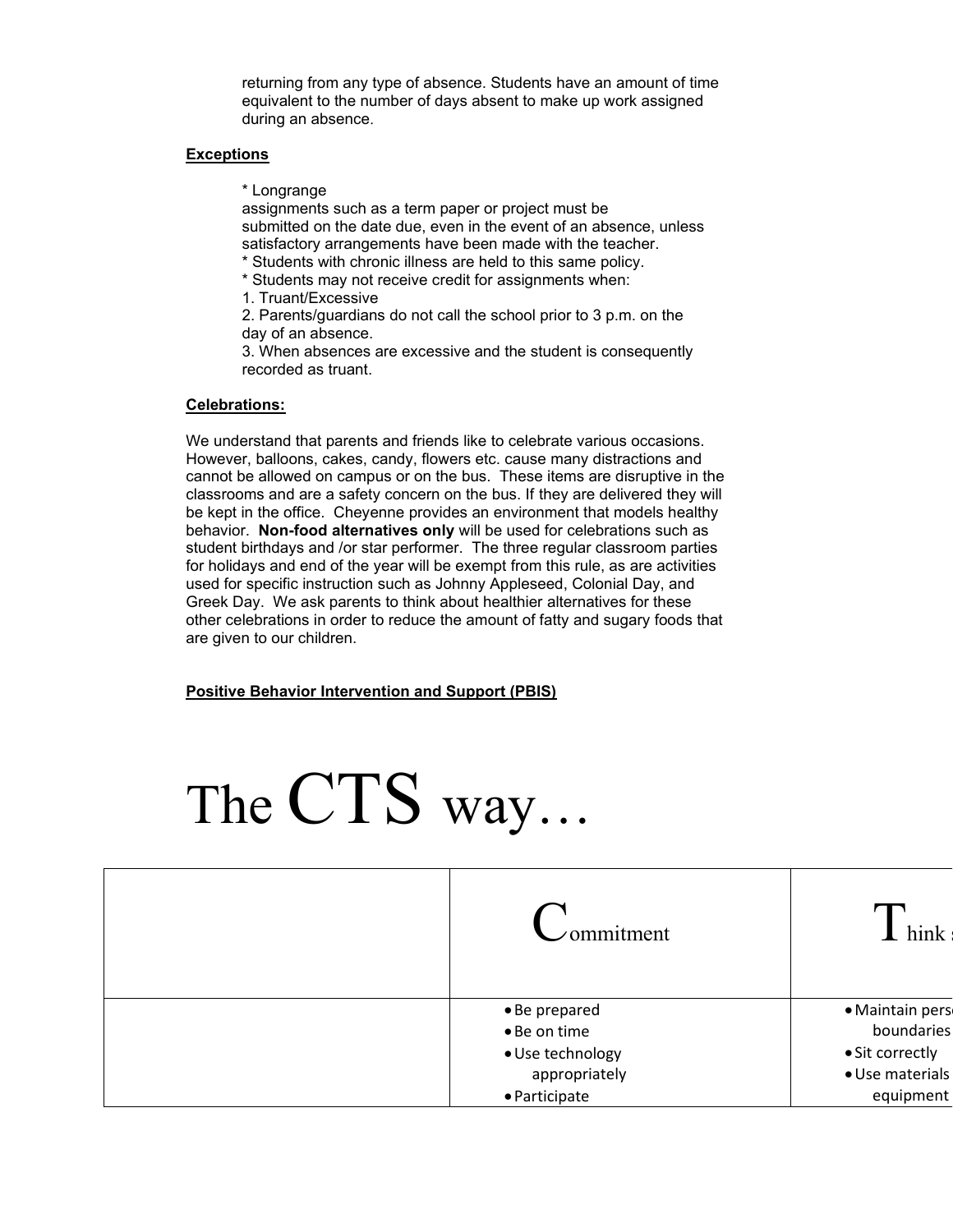| Classroom       |                                                                                                                                          | • Be attentive                                                                                                     |
|-----------------|------------------------------------------------------------------------------------------------------------------------------------------|--------------------------------------------------------------------------------------------------------------------|
| Cafeteria       | • Pick up and throw<br>away trash<br>• Clean up spills<br>· Use proper manners<br>• Eat what you take                                    | $\bullet$ Walk<br>· Use inside voi<br>• Eat your own<br>· Maintain pers<br>boundaries<br>• Stay seated at<br>table |
| <b>Hallways</b> | . Walk to the right<br>• Be on time<br>· Pick up trash<br>• Have a pass                                                                  | • Walk at all tim<br>• Be attentive to<br>surrounding<br>· Maintain pers<br>boundaries<br>· Stay on sidew:         |
| Playground      | • Pick up and throw<br>away trash<br>• Leave playground in a<br>timely manner<br>. Tell an adult if you are<br>leaving the<br>playground | . Look and liste<br>others<br>· Use equipmer<br>correctly<br>· Follow playgro<br>· Maintainperso<br>boundaries     |

## **Discipline Policy**

### **Behavior Standards**

The main function at Cheyenne is to provide each student with the best educational opportunity available. In order to do this, discipline must be maintained in the school. No student will be allowed to disrupt the educational process of another student. In most cases, the classroom teacher will handle discipline problems. If further assistance is needed, students will be referred to the assistant principal who has the authority to take whatever disciplinary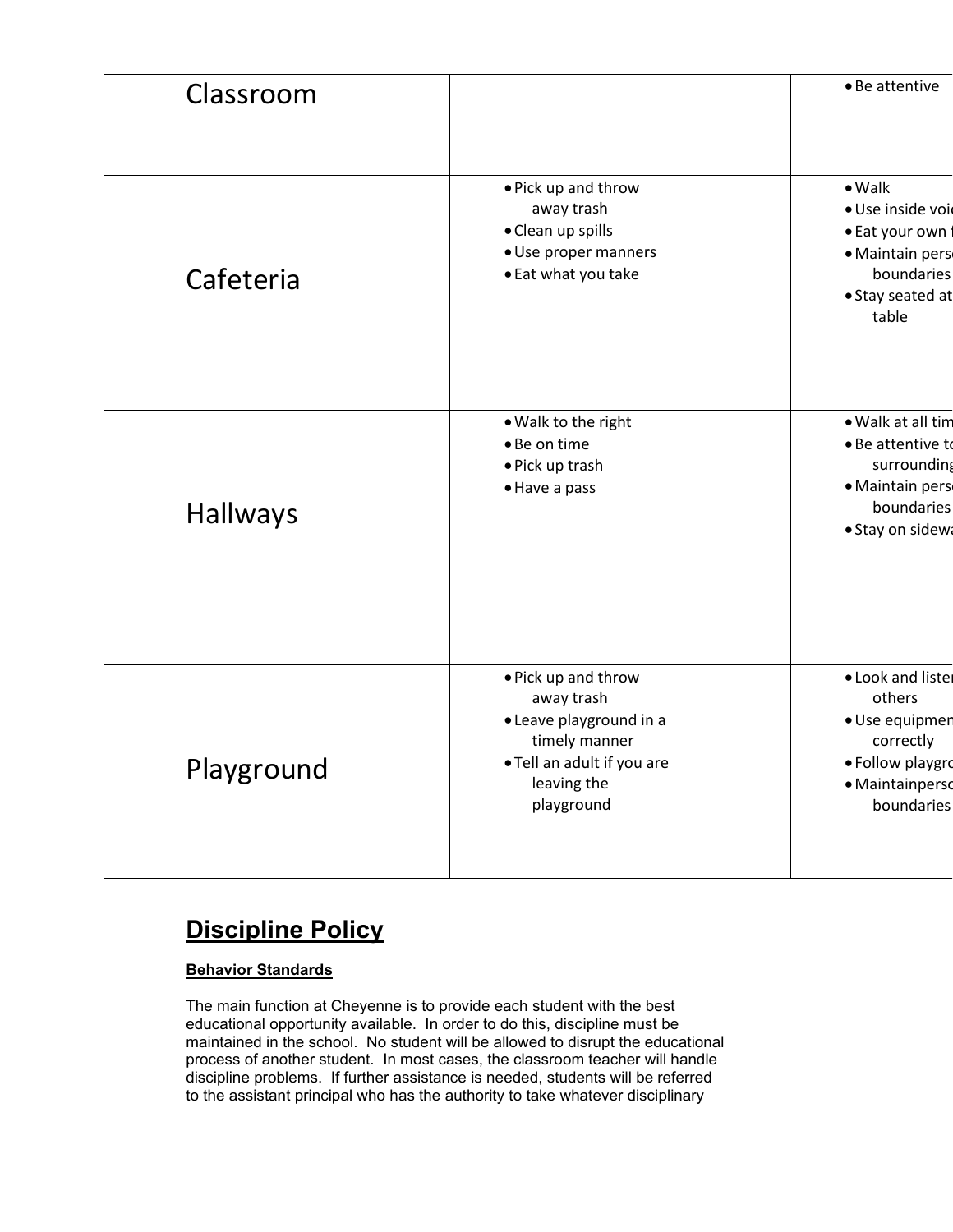action is necessary. If a problem continues to persist or a child is sent to the principal, parents will be notified and a conference may be scheduled. At Cheyenne we use Positive Behavior Intervention and Support (PBIS).

You can access the Scottsdale Unified School District Uniform Code of Student Conduct at [www.susd.org.](http://www.susd.org/) Cheyenne Traditional School follows the Scottsdale Schools' Uniform Code of Conduct.

Cheyenne Traditional School uses the Positive Behavior Intervention and Support (PBIS).

In order to maintain an effective school-wide behavior management system, it takes the efforts of everyone working together in a consistent manner. For everyone in our school to be safe, and for quality education to occur, there must be rules for all of us to follow. The rules tell us what we can do, and what we cannot do.

### **Students' Rights**

- All students have the right to a meaningful education.
- All students have the right to be respected and treated with kindness at school.
- All students have the right to express themselves, and tell their side of the story.
- All students have a right to a safe school.

### **Students' Responsibilities**

- All students have a responsibility to respect the rights of all other people involved in the educational process.
- All students have a responsibility to be good learners and take advantage of the educational opportunities offered them.
- All students have a responsibility to complete their assignments and make up their work after an absence.
- All students have a responsibility to not bother other students while they are doing their work.
- All students have a responsibility to arrive at class on time, with necessary materials.
- All students have a responsibility to be at school everyday.
- All students have a responsibility to obey school, classroom, and playground rules.

### **Students May Not**

- Run or play in the corridors during recess or before or after school
- Play in the parking lots or bicycle area before or after school or during recess
- Ride bikes on campus
- Leave campus without permission from the office
- Chew gum in school. **All food is eaten inside the cafeteria.**
- Bring skates, skateboards, roller blades or scooters (razors) to school Bring personal toys, electronic equipment such as radios, beepers, CD players, cellphones or other valuable items unless permission is given by a teacher or by the administration Possess or use dangerous items at school which include tobacco, matches, alcohol, drugs, lighters, fireworks, knives, water pistols, laser pointers, water balloons, and other devices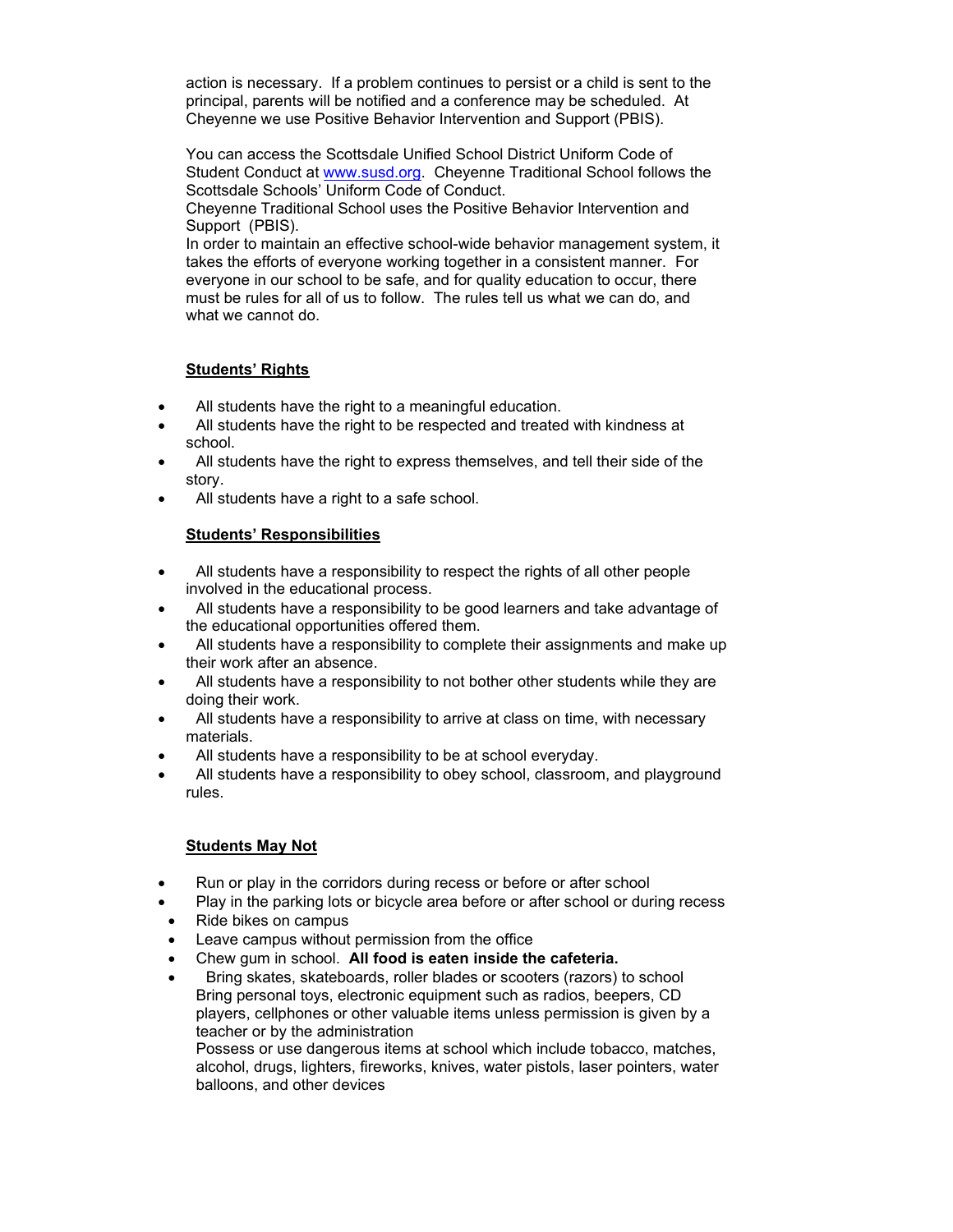Fight, throw rocks/sand, kick, disobey school personnel, or be disruptive in the classroom

- Swear, talk back to school personnel or make fun of someone
- Steal school property or another individual's personal property
- Damage or destroy school property or another individual's personal property

### **Site Council:**

Site Council is a system by which individuals affected by and responsible for implementing the decisions share in making the decisions. Therefore, Site Council is an inclusionary process in which the people who affect and are affected by significant decisions participate in making those decisions.

### **Student Records:**

The records of each student are considered confidential and released only to: parents or guardians unless rights have been severed by the courts, district personnel working directly with the student, state and federal agencies, (but no personally identifiable information) and to institutions where a student has applied for admission.

The right to inspect and review educational records and the release of or access to such records, other information, or instructional materials will be consistent with federal law in the Family Educational Rights and Privacy Act, title 20, United States Codes, #1232G and #1232H, and with federal regulations issued pursuant to such act.

### **Trespassing on School Grounds:**

The following regulations regarding use of school grounds are to be observed

- No trespassing signs have been posted at various points on entry to our campus. These are not intended to exclude the legitimate use of the playgrounds, but rather to prevent loitering and possible acts of vandalism.
- Dogs, Horses and motorized vehicles, including but not limited to, motorcycles, mini-bikes, and go-carts are not authorized to be on school sidewalks or on non-paved areas.
- Practicing golf on school grounds is not permitted.
- Bicycles, skateboards, and other roller skates/blades, scooters, (razors) or mopeds may not be ridden on school grounds.

### **Safety/Security Procedures:**

Scottsdale Unified School District security measures are rooted in increasing student safety. In 2013, SUSD adopted tighter security measures at the schools to increase student safety on school campus and during the school day. Cheyenne Traditional School considers student safety a priority and will follow compliance with SUSD security protocol.

Under more effective security measures, parents will no longer be allowed to walk their children onto the playground in the morning. Parents choosing to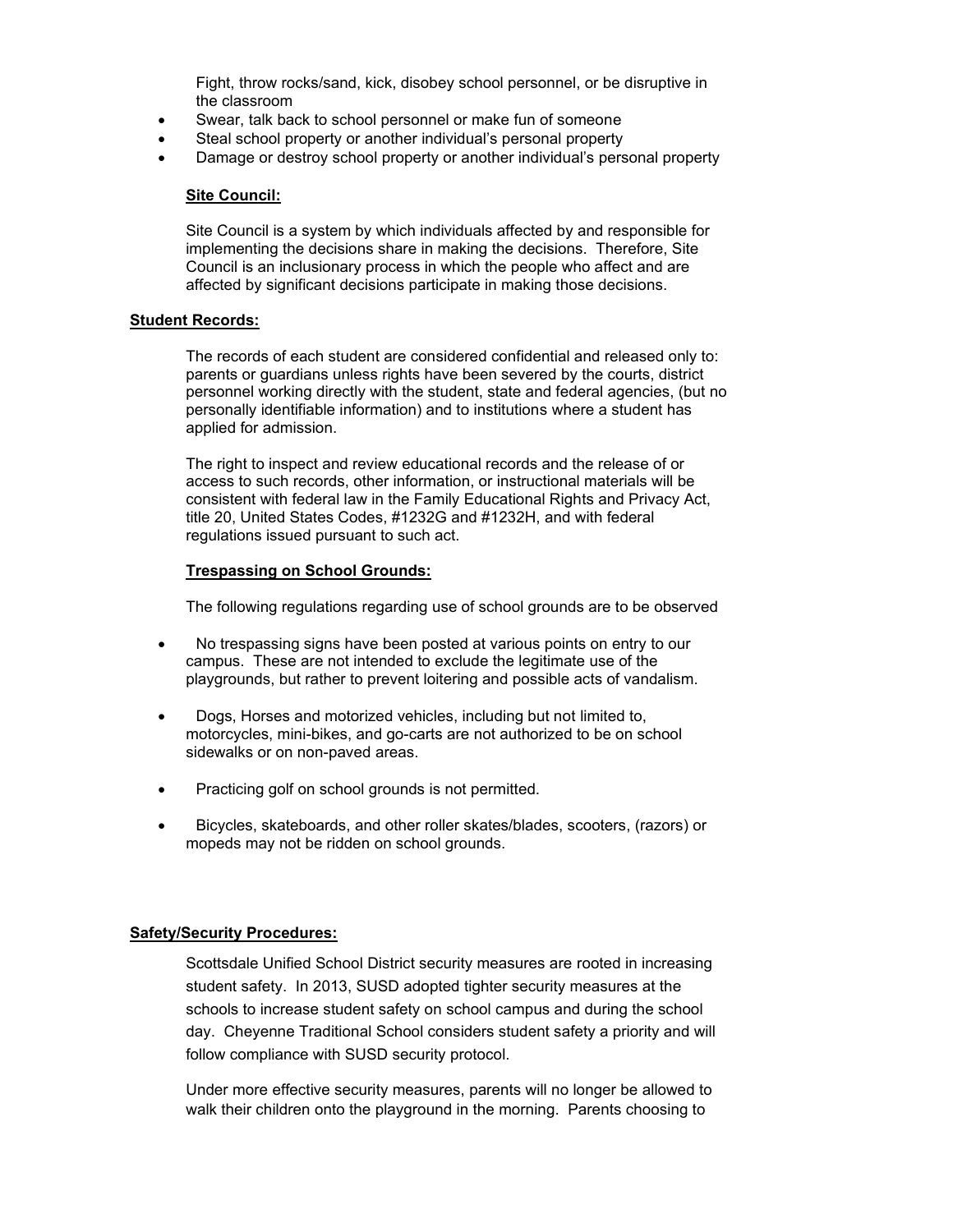walk their children to school must leave the students at the gate, where staff will supervise students on the playground and to their classrooms.

Cheyenne welcomes parental support for their children and the school, although restricting parents and other adults from the playground is the only way to ensure that Cheyenne students are not interacting with unknown adults.

We thank you in advance for following our prescribed procedures.

All campus gates will remain closed until school staff is on-duty. Cheyenne playground gates will be opened by a supervising adult at 7:20 AM when students will be welcomed onto the school playground. Gates will close at 7:40 AM at the first bell to allow students enough time to walk to class and be ready to learn when class begins at 7:45 AM. After the gates are closed at 7:40, parents will be required to walk their children to the office to sign the student in for a late pass to class.

The same protocol applies at the end of the school day. Gates will be opened when the final bell rings at 2:15 PM, and students will meet their parents at designated parent pick-up locations at the gates or at the curb for pick-up.

### **BEFORE SCHOOL**

**A Gate, North Playground Grades 4-8:** Gate A will be opened and supervised by a staff member from 7:20 AM until 7:40 AM. The gate will be locked at 7:40 AM. Students arriving after 7:40 will enter through the front office to obtain a late pass to class.

*Any student may enter through Gate A*. This gate is adjacent to the 4th - 8th Grades playground. Younger students will travel to the Kindergarten - 3<sup>rd</sup> Grades playground through interior Gates F.

**B Pre-K Cafeteria Entrance:** Pre-K parents enter through the side exterior cafeteria door B to sign his or her child into the Pre-K class. Pre-K check-in will begin at 7:45 AM. Pre-K parents arriving after 8:00 AM must enter through the front office, sign in, and obtain a visitor badge.

**C Gate, Center Courtyard:** This gate will remain closed and locked until 2:15 PM.

**D Gate, South Playground Grades K-3:** Gate D will be opened and supervised by a staff member from 7:20 AM until 7:40 AM. The gate will be locked at 7:40 AM. Students arriving after 7:40 will enter through the front office to obtain a late pass to class.

*Any student may enter campus through Gate D*. This gate is adjacent to the Kindergarten - 3rd Grades playground. Older students will travel to the  $4<sup>th</sup>$ Grade - 8<sup>th</sup> Grades playground through interior gates F.